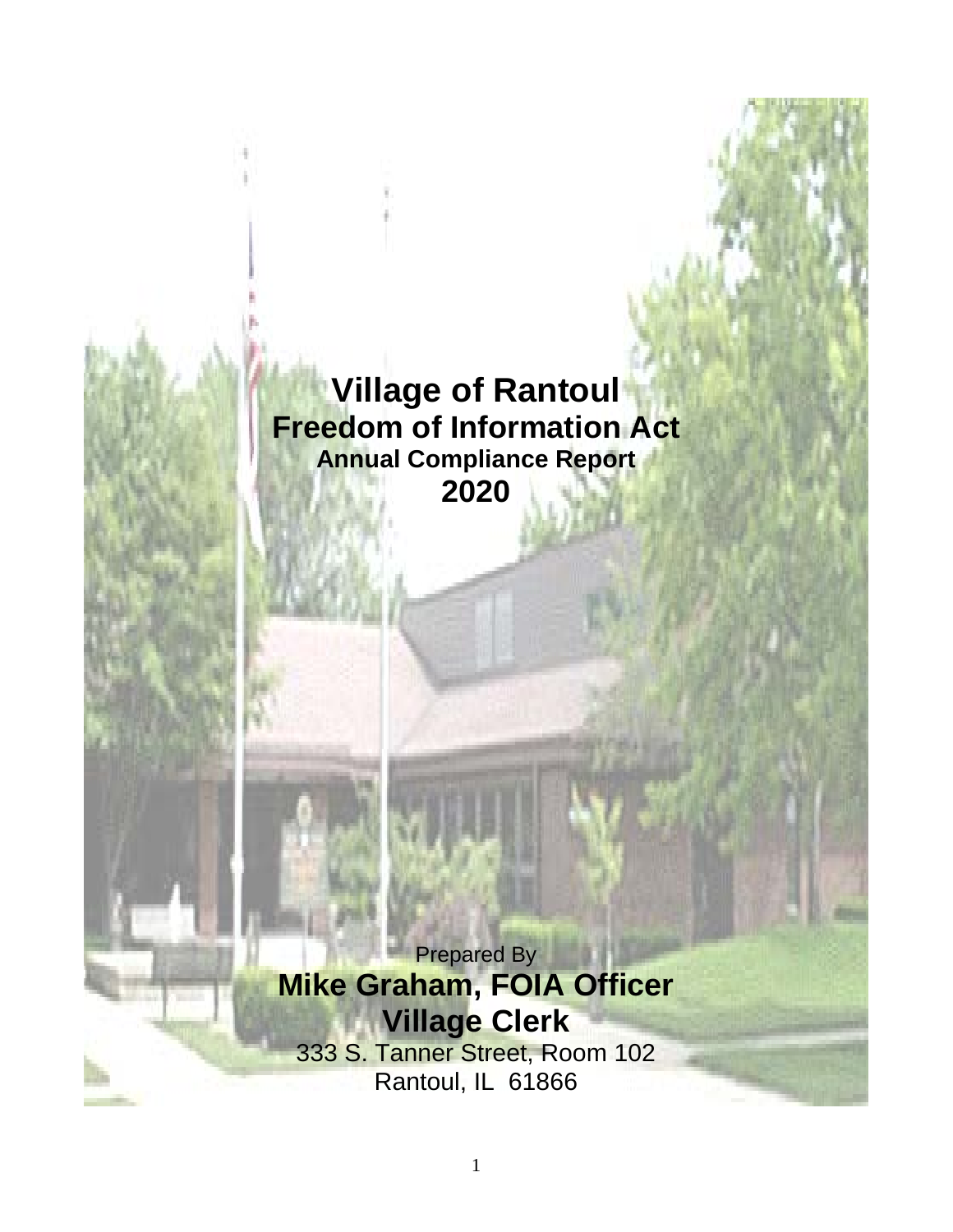## **FREEDOM OF INFORMATION FILE AUDIT (2018-2020) VILLAGE OF RANTOUL**

## **Police Requests included in 2019 figures**

|                                                   |                                 | 2018    |                         | 2019   |                | 2020   | 3-Year<br><b>Total</b> |        |
|---------------------------------------------------|---------------------------------|---------|-------------------------|--------|----------------|--------|------------------------|--------|
| Number of Requests Processed                      | 52                              |         | 310                     |        | 308            |        | 670                    |        |
| Number of Requests Approved                       | 35                              | 67%     | 276                     | 89%    | 276            | 89%    | 587                    | 87%    |
| Number of Requests Denied in Part                 | $\overline{7}$                  | 13%     | 4                       | 1%     | $\overline{7}$ | 2%     | 18                     | 3%     |
| Number of Requests Denied in Whole                | 10                              | 19%     | 31                      | 10%    | 31             | 10%    | 46                     | 11%    |
| <b>Basis for Denials</b>                          |                                 |         |                         |        |                |        |                        |        |
| Requested Record was Exempt                       | 1<br>1%<br>$\mathbf{3}$<br>009% |         |                         |        |                |        | 4                      | 005%   |
| Compliance would be "Unduly                       |                                 |         |                         |        |                |        |                        |        |
| Burdensome"<br>Requested Record did not           | $\overline{1}$                  | 1%      | 1                       | 003%   |                |        | $\overline{2}$         | 002%   |
| exist/could not be located                        | 14                              | 27%     | 30                      | 10%    | 31             | 10%    | 53                     | 11%    |
|                                                   |                                 |         |                         |        |                |        |                        |        |
| Number of Separate Individual<br>Requestors       | 33                              |         | 213                     |        | 223            |        | 469                    |        |
| Number of Requests from Media                     | $\mathbf{1}$                    | 1%      | $\overline{2}$          | 006%   | 1              | 004%   | 4                      | 007%   |
| Number of Requests from Commercial                |                                 |         |                         |        |                |        |                        |        |
| <b>Entities</b><br>Number of Requests Asked to be | 17                              | 33%     | 67                      | 21%    | 61             | 27%    | 145                    | 30%    |
| Narrowed                                          | $6\phantom{1}$                  | 12%     | $\mathbf{2}$            | 006%   |                |        | 8                      | 1%     |
| Number of Extensions Issued                       | 8                               | 15%     | $\overline{\mathbf{4}}$ | 1%     | $\mathbf{3}$   | 004%   | 15                     | 3%     |
| <b>Extensions for Commercial</b>                  |                                 |         |                         |        |                |        |                        |        |
| Requests                                          |                                 |         | $\mathbf{2}$            | 006%   | $\overline{2}$ | 008%   |                        |        |
|                                                   |                                 |         |                         |        |                |        |                        |        |
|                                                   |                                 | \$48.00 |                         | \$0.00 |                | \$0.00 |                        | \$0.00 |
| <b>Total Copying Fees Assessed</b>                |                                 |         |                         |        |                |        |                        |        |
| Fee Waivers Requested                             |                                 |         |                         |        |                |        |                        |        |
| <b>Requesting Party</b>                           |                                 |         |                         |        |                |        |                        |        |
| <b>Private Citizen</b>                            | 1                               |         |                         |        |                |        | 1                      |        |
| Not-for-Profit / Govt. Agency                     |                                 |         |                         |        |                |        |                        |        |
| Media                                             |                                 |         |                         |        |                |        |                        |        |
| Fee Waivers Granted in Whole                      |                                 |         |                         |        |                |        |                        |        |
| Fee Waivers Granted in Part                       |                                 |         |                         |        |                |        |                        |        |
| <b>Fee Waivers Denied</b>                         |                                 |         |                         |        |                |        |                        |        |
| Average Response Time (in Business<br>Days)       | 3                               |         | $\mathbf{3}$            |        | 3              |        | 3                      |        |
| Number of Appeals Processed                       |                                 |         |                         |        |                |        |                        |        |
| Number of Appeals Granted                         |                                 |         |                         |        |                |        |                        |        |
| Number of Appeals Denied                          |                                 |         |                         |        |                |        |                        |        |
| Number of Denials Resulting in                    |                                 |         |                         |        |                |        |                        |        |
| Litigation<br>Number of FOIA Violation Letters    |                                 |         |                         |        |                |        |                        |        |
|                                                   |                                 |         |                         |        |                |        |                        |        |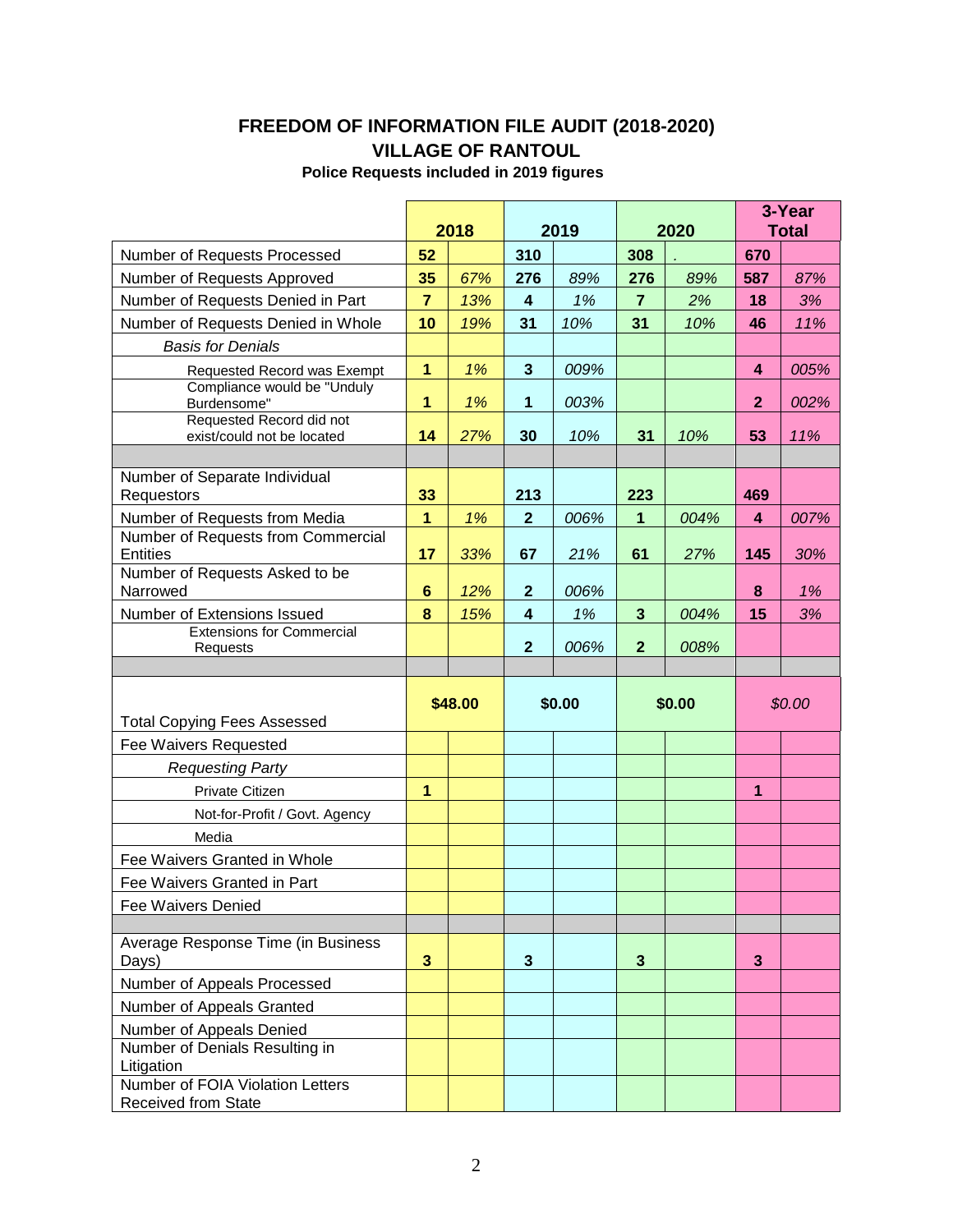#### **FOIA REQUESTS PROCESSED IN 2020 THROUGH CLERK'S OFFICE**

|        | Request     | Requested              | Responsible                   | Response   | <b>Request</b> | <b>Extension</b> | Approved      | Response    |                 |                     |
|--------|-------------|------------------------|-------------------------------|------------|----------------|------------------|---------------|-------------|-----------------|---------------------|
| #      | <b>Date</b> | By                     | Dept.                         | <b>Due</b> | <b>Narrow</b>  | Requested        | <b>Denied</b> | <b>Date</b> | Respondent      | <b>Denial Basis</b> |
| #20-1  | 1/15/20     | Statewide Prop         | Various                       | 1/23/29    |                |                  | Approved      | 1/22/20     | M Graham        |                     |
| #20-2  | 1/15/20     | Statewide Prop         | Various                       | 1/23/20    |                |                  | Approved      | 1/22/20     | M Graham        |                     |
| #20-3  | 1/28/20     | Proplogix              | Various                       | 2/4/20     |                |                  | Approved      | 2/4/20      | M Graham        |                     |
| #20-4  | 1/28/20     | C Duckworth            | Bldg. Safety                  | 2/4/20     |                |                  | Approved      | 2/4/20      | M Graham        |                     |
| #20-5  | 2/19/20     | Smartprocure           | Accounting                    | 2/26/20    |                |                  | Approved      | 2/26/20     | M Graham        |                     |
| #20-6  | 2/24/20     | Lyndsay Jones          | Executive                     | 3/2/20     |                |                  | Approved      | 3/2/20      | M Graham        |                     |
| #20-7  | 2/27/20     | LocalLabs C            | Clerk                         | 3/5/20     |                |                  | Approved      | 2/28/20     | M Graham        |                     |
| #20-8  | 3/4/20      | S Eisenhauer           | Clerk                         | 3/11/20    |                |                  | Approved      | 3/5/20      | M Graham        |                     |
| #20-9  | 3/6/20      | <b>Heyl Royster</b>    | <b>Bldg. Safety/Utilities</b> | 4/6/20     |                |                  | Approved      | 3/6/20      | M Graham        |                     |
| #20-10 | 3/11/20     | <b>SLK Global</b>      | <b>Bldg. Safety/Utilities</b> | 4/13/20    |                |                  | Approved      | 3/12/20     | M Graham        |                     |
| #20-11 | 3/17/20     | Proplogix              | Bldg. Safety/Utilities        | 4/14/20    |                |                  | Denied        | 3/17/20     | M Graham        | No Records          |
| #20-12 | 3/18/20     | C Blecher              | Bldg. Safety                  | 3/25/20    |                |                  | Denied        | 3/23/20     | M Graham        | No Records          |
| #20-13 | 3/23/20     | T McLaughlin           | Police                        | 3/30/20    |                |                  | Approved      | 3/23/20     | M Graham        |                     |
| #20-14 | 4/12/20     | T Akin                 | Clerk                         | 4/21/20    |                |                  | Approved      | 4/16/20     | M Graham        |                     |
| #20-15 | 4/20/20     | Trible MAPS C          | Public Works                  | 5/18/20    |                |                  | Approved      | 5/18/20     | <b>B</b> Runyon |                     |
|        |             | <b>Illinois Open</b>   |                               |            |                |                  |               |             |                 |                     |
| #20-16 | 5/14/20     | <b>Books</b>           | Comptroller                   | 5/22/20    |                |                  | Approved      | 4/15/20     | M Graham        |                     |
| #20-17 | 5/18/20     | Jack Epstein           | Bldg. Safety/Utilities        | 5/26/20    |                |                  | Denied        | 4/20/20     | M Graham        | No Records          |
| #20-18 | 6/22/20     | Smartprocure           | Comptroller                   | 6/29/20    |                |                  | Approved      | 6/29/20     | M Graham        |                     |
| #20-19 | 6/22/20     | Sky Chaddle            | IT/Clerk                      | 6/29/20    |                |                  | Approved      | 6/25/20     | M Graham        |                     |
| #20-20 | 6/22/20     | D Sweat                | Administration                | 6/22/20    |                |                  | Approved      | 6/22/20     | S Eisenhauer    |                     |
| #20-21 | 7/2/20      | D Sweat                | Various                       | 7/10/20    |                | 7/10/2020        | Approved      | 7/17/20     | M Graham        |                     |
| #20-22 | 7/6/20      | C Powers               | Econ Dev                      | 7/13/20    |                | 7/9/2020         |               | 7/6/20      |                 | Withdrawn           |
| #20-23 | 7/16/20     | <b>Odin Properties</b> | Bldg. Safety                  | 8/13/20    |                |                  | Approved      | 7/22/20     | M Graham        |                     |
| #20-24 | 7/24/20     | J Butler C             | HR                            | 7/31/20    |                |                  | Approved      | 7/29/20     | M Graham        |                     |
| #20-25 | 8/4/20      | L Gray                 | Comptroller                   | 8/11/20    |                |                  | Approved      | 8/5/20      | M Graham        |                     |
|        |             |                        |                               |            |                |                  | App. In       |             |                 |                     |
| #20-26 | 8/18/20     | R Dial                 | Comptroller/Rec               | 8/25/20    |                | 8/18/2020        | Part          | 8/25/20     | M Graham        |                     |
| #20-27 | 8/18/20     | K Miller               | Comptroller                   | 8/25/20    |                |                  | Approved      | 8/18/20     | M Graham        |                     |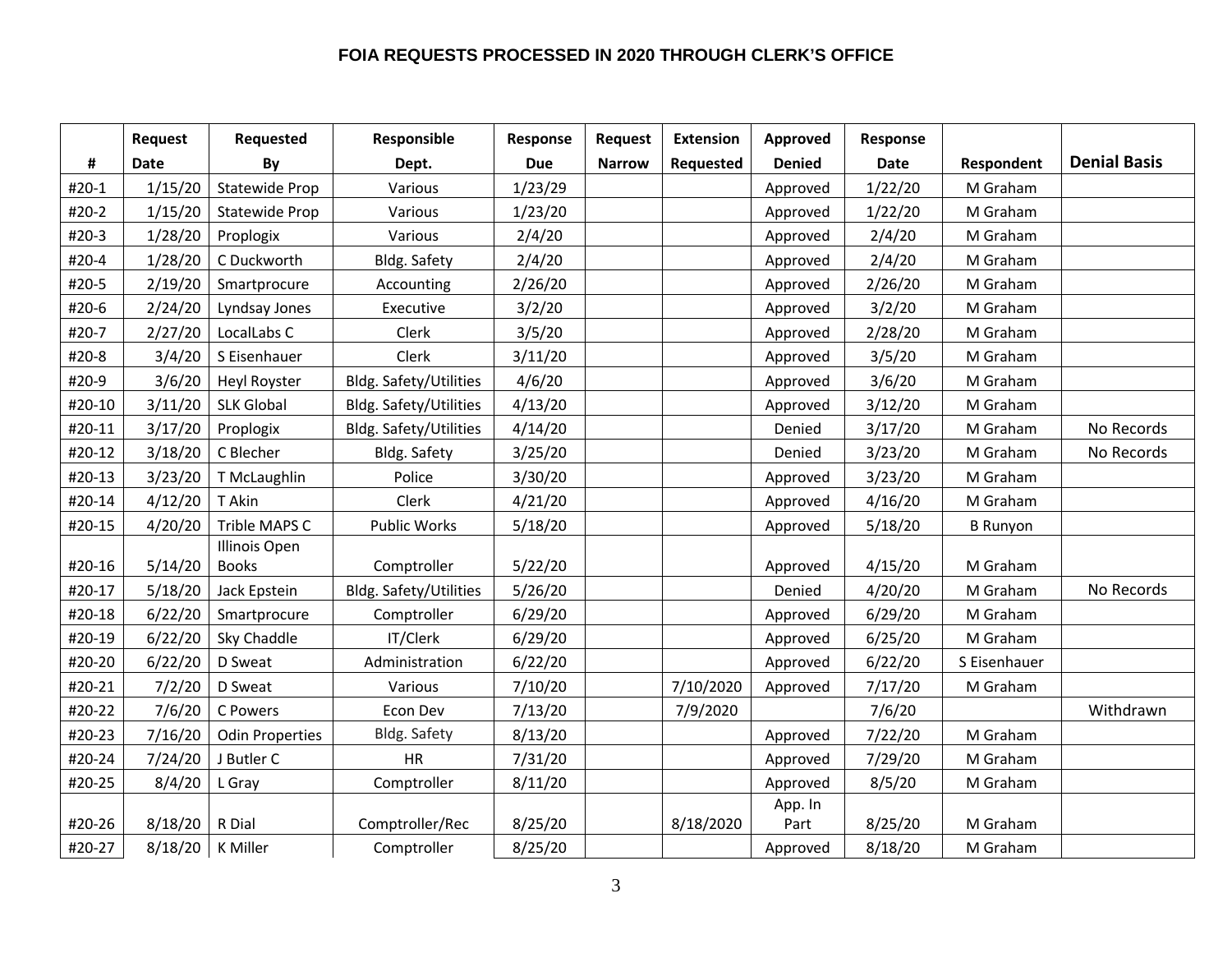| #20-28 | 8/26/20  | R Dial        | Comptroller                | 9/2/20   | Denied   | 8/36/20  | M Graham | No Records |
|--------|----------|---------------|----------------------------|----------|----------|----------|----------|------------|
| #20-29 | 8/27/20  | R Dial        | Various                    | 9/3/20   | Denied   | 9/1/20   | M Graham | No Records |
| #20-30 | 9/3/20   | Zajicek       | <b>Rental Registration</b> | 9/11/20  | Approved | 9/10/20  | M Graham |            |
| #20-31 | 9/16/20  | Bambenek      | IT/Clerk                   | 9/23/20  | Approved | 9/21/20  | M Graham |            |
| #20-32 | 9/28/20  | Smartprocure  | Comptroller                | 10/5/20  | Approved | 10/1/20  | M Graham |            |
| #20-33 | 10/14/20 | K Miller      | Accounting                 | 10/22/20 | Denied   | 10/15/20 | M Graham | No Records |
| #20-34 | 11/17/20 | M Touhy       | Fire Dept.                 | 11/24/20 | Approved | 11/23/20 | K Waters |            |
| #20-35 | 12/10/20 | Hariprasad KY | <b>Building Safety</b>     | 12/17/20 | Approved | 12/11/20 | M Graham |            |
| #20-36 | 12/14/20 | LocalLabs     | Clerk                      | 12/21/20 | Approved | 12/16/20 | M Graham |            |
| #20-37 | 12/17/20 | Aquaback Flow | Accounting/PW              | 12/23/20 |          |          |          |            |

## **2020 FOIA Requests Received by the Police Department**

|                | Date<br><b>Received</b> | <b>Received by</b> | <b>Requested by</b>      | Completed | Approved<br>or Denied | <b>FOIA information Requested:</b>                 |
|----------------|-------------------------|--------------------|--------------------------|-----------|-----------------------|----------------------------------------------------|
| $\mathbf{1}$   | 1/2/20                  | <b>Terri Neil</b>  | Lexis Nexis              | 1/2/20    | A                     | 19-2058                                            |
|                |                         |                    |                          |           |                       | 192690332, 192800232, 192870165 (denied on         |
| $\overline{2}$ | 1/2/20                  | Justin Bouse       | Laotis Buckley           | 1/7/20    | A/D                   | duplicate request)                                 |
|                |                         |                    |                          |           |                       | 19-1621, 19-1857, 191580215, 192300010, 192330047, |
| 3              | 1/2/20                  | Terri Neil         | <b>Teresa Coffey</b>     | 1/2/20    | A                     | 192610003, 192940158                               |
| 4              | 1/2/20                  | Terri Neil         | <b>Shelly Marks</b>      | 1/2/20    | A                     | 193650414                                          |
| 5              | 1/2/20                  | Justin Bouse       | Jovon Johnson            |           | A                     | 16-989, 16-991?                                    |
| 6              | 1/2/20                  | Terri Neil         | Lexis Nexis              | 1/3/20    | A                     | 19-2151                                            |
| 7              | 1/3/20                  | Terri Neil         | <b>Shelly Marks</b>      | 1/3/20    | Α                     | 200020277                                          |
| 8              | 1/3/20                  | Terri Neil         | <b>Brandy Michaels</b>   | 1/7/20    | D                     | 89-469                                             |
| 9              | 1/3/20                  | Terri Neil         | Michael Touhy            | 1/3/20    | Α                     | 19-2124                                            |
| 10             | 1/6/20                  | Terri Neil         | <b>Chandlar Marshall</b> | 1/6/20    | Α                     | 200030248                                          |
|                |                         |                    |                          |           |                       | 171260377, 171310136, 171570017, 171660043,        |
| 11             | 1/6/20                  | Terri Neil         | <b>Shane Stark</b>       | 1/7/20    | A/D                   | 171660365, BCV denied-no longer available.         |
| 12             | 1/7/20                  | Terri Neil         | <b>Matthew Stone</b>     | 1/7/20    | Α                     | 19-2205                                            |
| 13             | 1/7/20                  | Terri Neil         | Pedro Ascencio           | 1/7/20    | Α                     | 19-705                                             |
|                |                         |                    |                          |           |                       |                                                    |
| 14             | 1/7/20                  | Terri Neil         | Shenerey Wyatt           | 1/7/20    | Α                     | 19-2129, 19-2148                                   |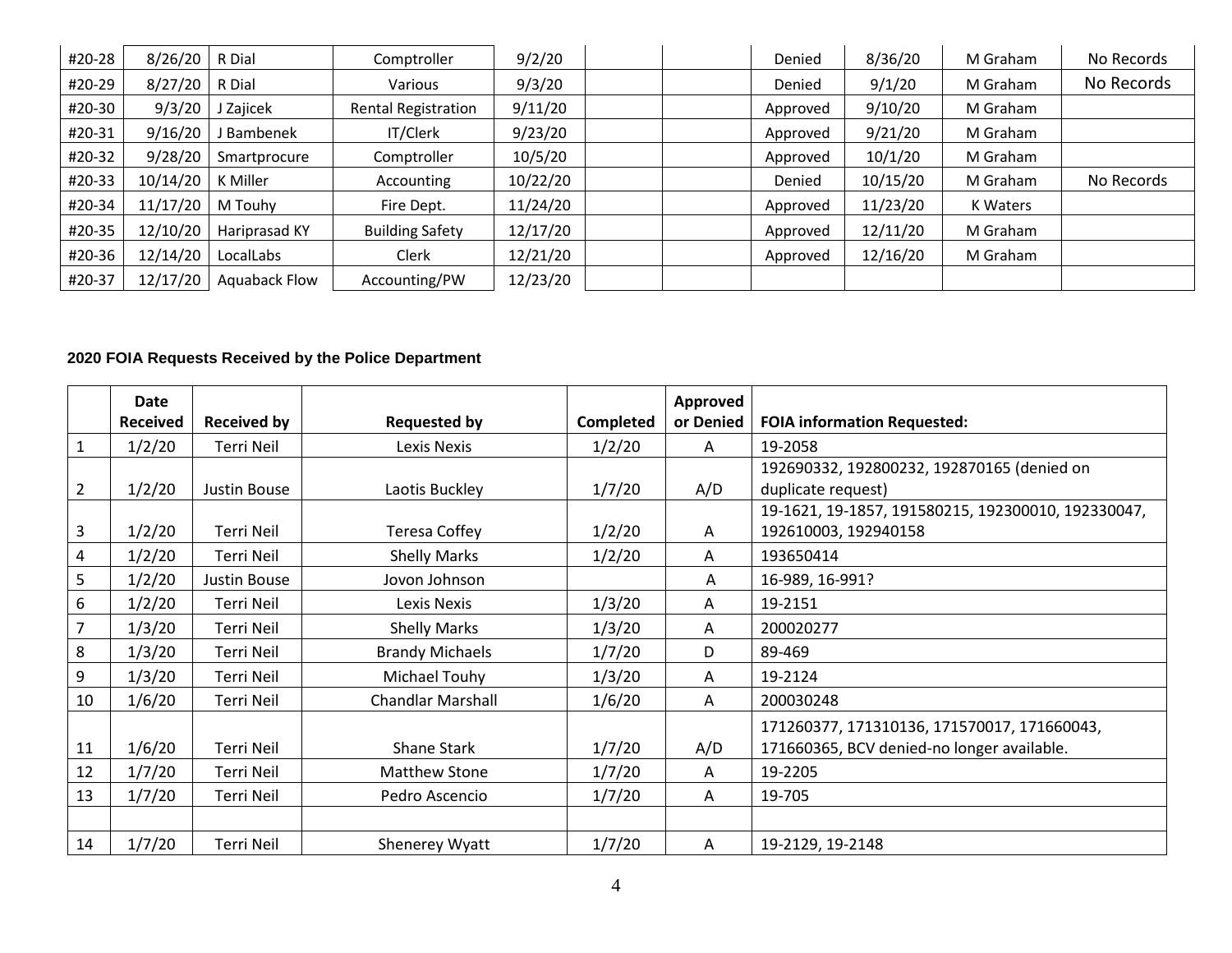|    |         |                   |                                   |         |     | Copies of letters sent to landlords under the Rantoul  |
|----|---------|-------------------|-----------------------------------|---------|-----|--------------------------------------------------------|
|    |         |                   |                                   |         |     | crime free housing program. Public documents that      |
|    |         |                   |                                   |         |     | would show how many persons have been evicted. I       |
|    |         |                   |                                   |         |     | would also like their names. Public documents that     |
|    |         |                   |                                   |         |     | would show any appeals by a landlord or a tenant to an |
|    |         |                   |                                   |         |     | effort to evict under this program. Approved except    |
|    |         |                   |                                   |         |     | documents with tenant names were redacted which        |
| 15 | 1/7/20  | Justin Bouse      | George Pawlaczyk (Illinois Times) | 1/7/20  | A/D | constitutes a denial under FOIA                        |
| 16 | 1/8/20  | Terri Neil        | Anupamkumar Patel                 | 1/8/20  | A   | $20 - 24$                                              |
| 17 | 1/13/20 | Terri Neil        | Lexis Nexis                       | 1/13/20 | D   | No report found                                        |
| 18 | 1/13/20 | Terri Neil        | <b>US Probation</b>               | 1/14/20 | Α   | 09-154, 10-7817, 10-8214, 10-8218, 11-698, 11-6124     |
| 19 | 1/13/20 | Terri Neil        | <b>US Probation</b>               | 1/14/20 | A   | 09-8239, 11-6279, 13-9671, 15-1482                     |
| 20 | 1/14/20 | <b>Terri Neil</b> | Eric Buford                       | 1/14/20 | A   | $20 - 62$                                              |
| 21 | 1/15/20 | Terri Neil        | Sandra Denne                      | 1/15/20 | A   | 20-56                                                  |
| 22 | 1/15/20 | Terri Neil        | <b>Byron Coleman</b>              | 1/15/20 | A   | 18-1961, 183120376                                     |
| 23 | 1/17/20 | Terri Neil        | Stephanie Sherman                 | 1/24/20 | D   | $20 - 82$                                              |
| 24 | 1/21/20 | <b>Terri Neil</b> | Robert Irvin                      | 1/21/20 | A   | 200160357                                              |
| 25 | 1/21/20 | <b>Terri Neil</b> | Spiros Law                        | 1/21/20 | A   | 20-31                                                  |
| 26 | 1/22/20 | Terri Neil        | Jennifer Cooper                   | 1/27/20 | A   | 20-115                                                 |
| 27 | 1/23/20 | Terri Neil        | Kaylee Recio Frey                 | 1/23/20 | A   | $20 - 22$                                              |
| 28 | 1/23/20 | Terri Neil        | Lori Jones                        | 1/23/20 | D   | 20-66                                                  |
| 29 | 1/24/20 | <b>Terri Neil</b> | Karla Butterick                   | 1/27/20 | A   | 20-123                                                 |
| 30 | 2/3/20  | Terri Neil        | Lawana Vasques                    | 2/3/20  | A   | 17-612                                                 |
| 31 | 2/3/20  | Terri Neil        | <b>Trent Warren</b>               | 2/3/20  | D   | No reports found                                       |
| 32 | 2/4/20  | Terri Neil        | Metropolitan Reporting Bureau     | 2/4/20  | Α   | 20-98                                                  |
| 33 | 2/5/20  | <b>Terri Neil</b> | Isabella Guerra                   | 2/5/20  | A   | 192770413                                              |
| 34 | 2/5/20  | Terri Neil        | Kevon Holliday                    | 2/5/20  | Α   | 18-962                                                 |
| 35 | 2/10/20 | Terri Neil        | Lexis Nexis                       | 2/10/20 | D   | Not our jurisdiction                                   |
| 36 | 2/11/20 | Terri Neil        | Breana Lawlor                     | 2/11/20 | Α   | 20-205                                                 |
|    |         |                   |                                   |         |     | 19-561, 19-420, 18-2144, 18-927, 18-780, 18-183, 18-   |
|    |         |                   |                                   |         |     | 182, 18-181, 18-179, 17-252, 17-146, 16-120, 15-1952,  |
| 37 | 2/12/20 | Terri Neil        | <b>DaMarius Person-TN DCFS</b>    | 2/14/20 | A   | 15-844, 15-796, 15-177, 14-6144                        |
| 38 | 2/13/20 | Terri Neil        | <b>Terry Howland</b>              | 2/14/20 | Α   | 20-230                                                 |
| 39 | 2/13/20 | Terri Neil        | Litzy Hernandez                   | 2/13/20 | D   | Juvenile report                                        |
| 40 | 2/17/20 | <b>Terri Neil</b> | Sara Burtnett                     | 2/17/20 | A   | 20-227                                                 |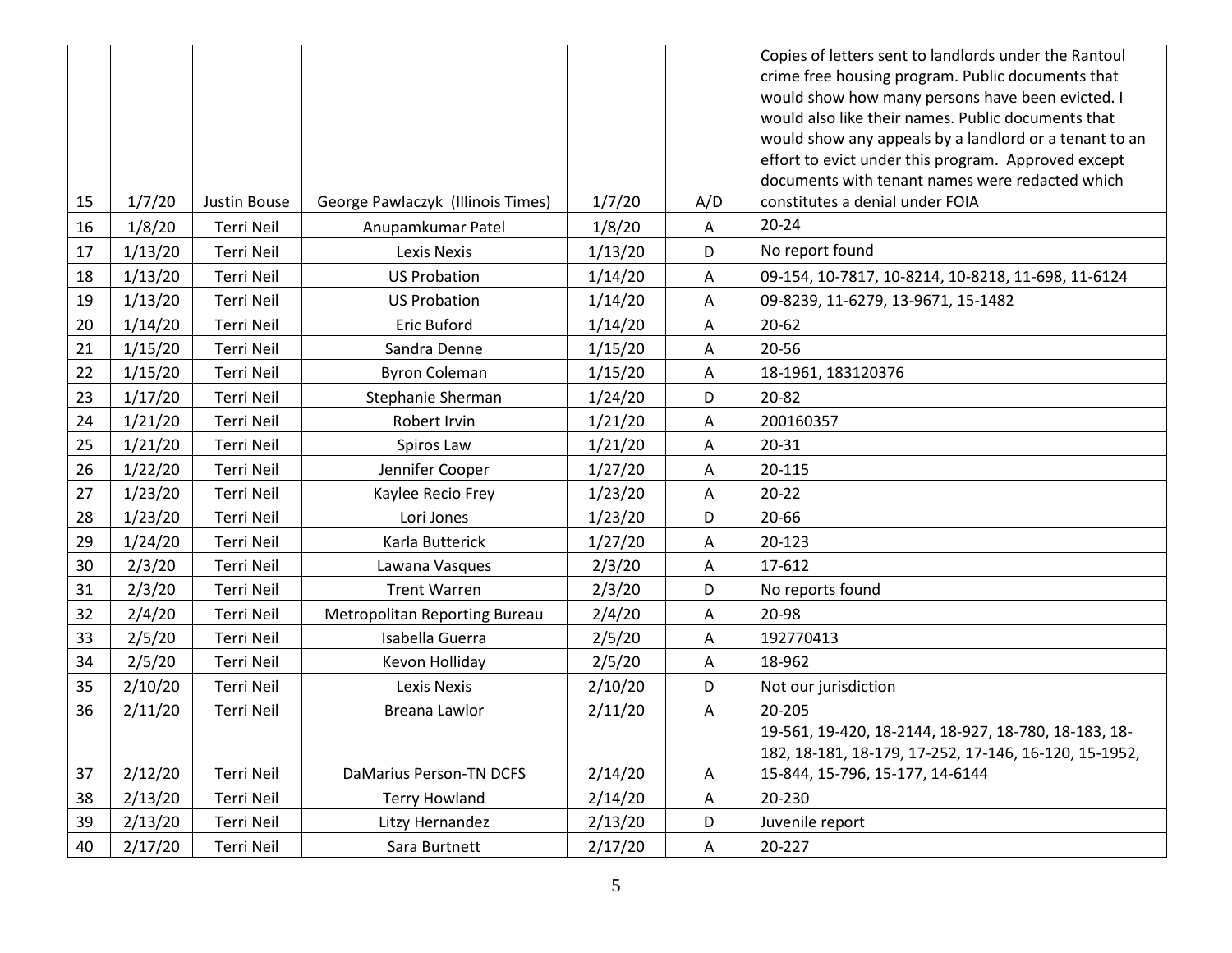| 41 | 2/18/20 | Terri Neil        | <b>Shelly Marks</b>              | 2/18/20 | A                         | 190480103, 20-254                                                                                                                                                                                                                                       |
|----|---------|-------------------|----------------------------------|---------|---------------------------|---------------------------------------------------------------------------------------------------------------------------------------------------------------------------------------------------------------------------------------------------------|
| 42 | 2/19/20 | Terri Neil        | <b>Marvin Clark</b>              | 2/19/20 | D                         | 08-6266                                                                                                                                                                                                                                                 |
| 43 | 2/19/20 | Terri Neil        | Angelina Irvin                   | 2/19/20 | Α                         | 20-245                                                                                                                                                                                                                                                  |
| 44 | 2/19/20 | Terri Neil        | <b>Susan Combest</b>             | 2/19/20 | Α                         | 20-160                                                                                                                                                                                                                                                  |
| 45 | 2/19/20 | <b>Terri Neil</b> | Rynetta Hayes                    | 2/20/20 | D                         | Juvenile reports                                                                                                                                                                                                                                        |
| 46 | 2/21/20 | <b>Terri Neil</b> | Linda Sanderson                  | 2/21/20 | Α                         | 20-265                                                                                                                                                                                                                                                  |
| 47 | 2/21/20 | Terri Neil        | Eldean Bergman                   | 2/24/20 | A                         | 20-267                                                                                                                                                                                                                                                  |
| 48 | 3/2/20  | <b>Terri Neil</b> | <b>Patrick Gallahue</b>          | 3/2/20  | Α                         | 200610138                                                                                                                                                                                                                                               |
| 49 | 3/2/20  | Terri Neil        | <b>Sylvester Moore</b>           | 3/3/20  | Α                         | 20-118                                                                                                                                                                                                                                                  |
| 50 | 3/2/20  | <b>Terri Neil</b> | John Lafond                      | 3/4/20  | D                         | 20-237                                                                                                                                                                                                                                                  |
| 51 | 3/4/20  | Justin Bouse      | John Hierl                       | 3/5/20  | A                         | Date of arrest, name of offender, age of offender, sex<br>of offender, race of offender, charge, location of arrest,<br>and any additional information available for public<br>release in the arrest data from January 1, 2019 to<br>February 10, 2020. |
| 52 | 3/6/20  | <b>Terri Neil</b> | Juanita Kesterson                | 3/9/20  | A                         | 190450390, 190610433, 190730077, 190670416,<br>190740396, 191650281, 191660301, 190790086,<br>191990386, 192160170, 19-643, 19-655, 19-1340                                                                                                             |
|    |         |                   |                                  |         |                           | 190020275, 19-1872, 19-1505, 19-945, 19-287, 19-2025,                                                                                                                                                                                                   |
| 53 | 3/6/20  | Terri Neil        | Javonte Staten                   | 3/6/20  | Α                         | 19-1872                                                                                                                                                                                                                                                 |
| 54 | 3/18/20 | <b>Terri Neil</b> | <b>Rick Shields</b>              | 3/18/20 | Α                         | 20-302                                                                                                                                                                                                                                                  |
| 55 | 3/20/20 | Terri Neil        | <b>Robert Cotter</b>             | 3/20/20 | Α                         | 08-3300                                                                                                                                                                                                                                                 |
| 56 | 3/23/20 | Sara<br>Simpkins  | <b>Lexis Nexis</b>               | 3/23/20 | A                         | 20-345                                                                                                                                                                                                                                                  |
| 57 | 3/24/20 | <b>Terri Neil</b> | <b>Ghulam Thomas</b>             | 3/24/20 | $\boldsymbol{\mathsf{A}}$ | 20-372                                                                                                                                                                                                                                                  |
| 58 | 3/24/20 | Terri Neil        | OK State Bureau of Investigation | 3/24/20 | A                         | 09-3990                                                                                                                                                                                                                                                 |
| 59 | 3/30/20 | Terri Neil        | Mindy Kuhl-MN CPS                | 3/30/20 | A                         | 15-271                                                                                                                                                                                                                                                  |
| 60 | 4/1/20  | Terri Neil        | <b>Teror Dalton</b>              | 4/1/20  | Α                         | 20-392                                                                                                                                                                                                                                                  |
| 61 | 4/1/20  | <b>Terri Neil</b> | Jeremy Evans                     | 4/1/20  | $\mathsf A$               | 17-449 evidence reports                                                                                                                                                                                                                                 |
| 62 | 4/1/20  | Terri Neil        | John Christianson                | 4/1/20  | Α                         | 19-66                                                                                                                                                                                                                                                   |
| 63 | 4/7/20  | <b>Terri Neil</b> | <b>Shelly Marks</b>              | 4/7/20  | Α                         | 200940106, 2009400044, 200940249                                                                                                                                                                                                                        |
| 64 | 4/9/20  | <b>Terri Neil</b> | <b>Merridy Lanzy</b>             | 4/9/20  | A                         | 19-1715                                                                                                                                                                                                                                                 |
| 65 | 4/13/20 | <b>Terri Neil</b> | <b>Susan Combest</b>             | 4/13/20 | $\mathsf{A}$              | 20-160                                                                                                                                                                                                                                                  |
| 66 | 4/15/20 | <b>Terri Neil</b> | Moto Johnson                     | 4/15/20 | A                         | 20-375                                                                                                                                                                                                                                                  |
| 67 | 4/21/20 | Terri Neil        | Metropolitan Reporting Bureau    | 4/21/20 | Α                         | 20-412                                                                                                                                                                                                                                                  |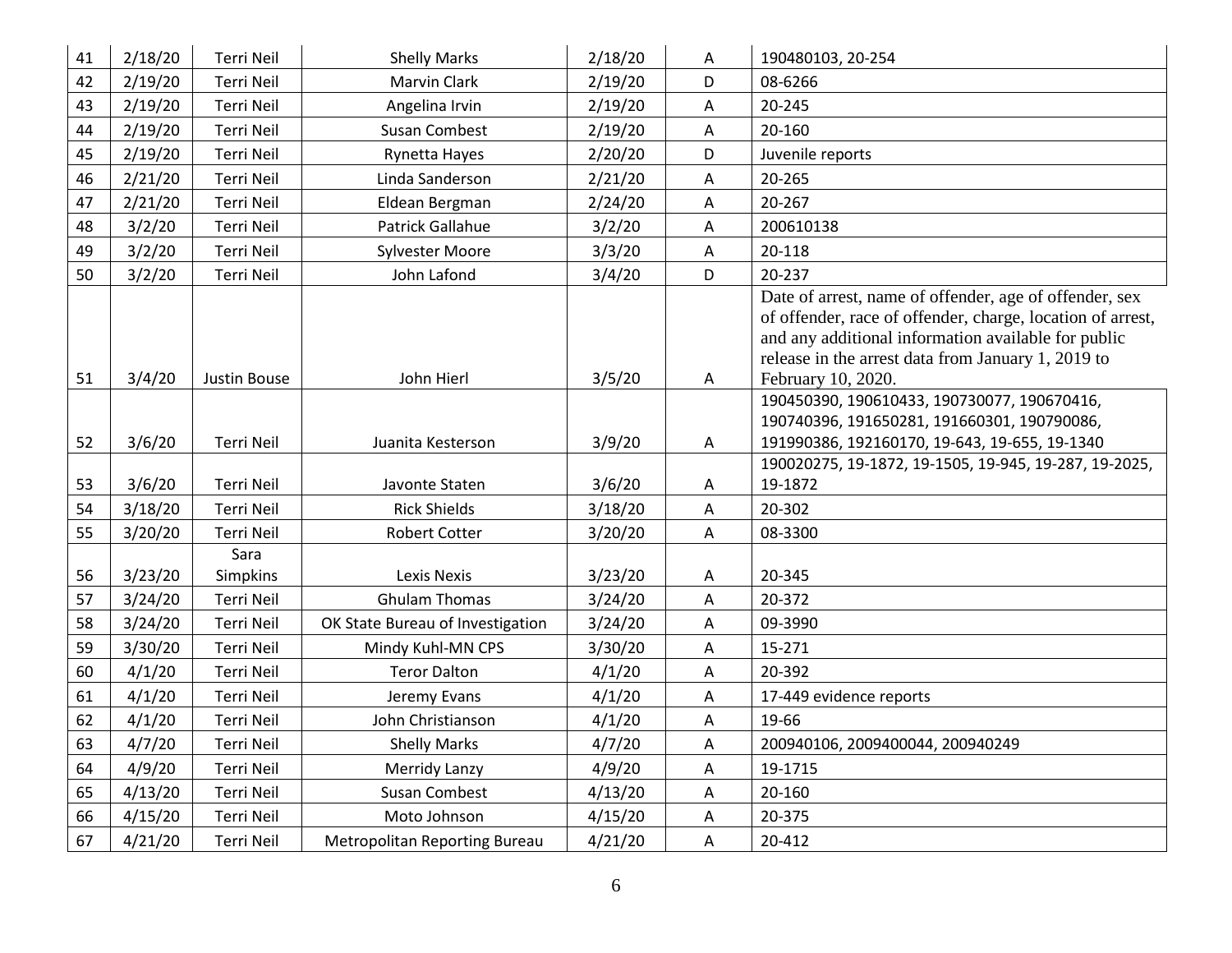| 68 | 4/21/20 | Terri Neil        | <b>Melissa McLatchey</b>     | 4/21/20 | A   | 19-1765                                        |
|----|---------|-------------------|------------------------------|---------|-----|------------------------------------------------|
| 69 | 4/21/20 | Terri Neil        | Victor Markowski             | 4/23/20 | A   | 20-478                                         |
| 70 | 4/23/20 | <b>Terri Neil</b> | Lisa Miller                  | 4/23/20 | Α   | 201080259                                      |
| 71 | 4/23/20 | <b>Terri Neil</b> | Mark Maynerich-ISP           | 4/23/20 | Α   | 19-2057                                        |
| 72 | 4/23/20 | <b>Terri Neil</b> | Krista Woltz                 | 4/27/20 | Α   | 20-470                                         |
| 73 | 4/23/20 | <b>Terri Neil</b> | Glen Judy                    | 4/27/20 | Α   | 20-470                                         |
| 74 | 4/29/20 | Terri Neil        | <b>Shelly Marks</b>          | 4/29/20 | Α   | 201190262                                      |
|    |         | Sara              | Alliance Against Intoxicated |         |     |                                                |
| 75 | 4/30/20 | Simpkins          | Motorists                    | 4/30/20 | A   | Number of DUI arrests in 2019                  |
| 76 | 5/1/20  | Terri Neil        | Lawronica Lee                | 5/1/20  | Α   | 20-457                                         |
| 77 | 5/1/20  | <b>Terri Neil</b> | Kayle Blaker                 | 5/1/20  | Α   | 19-1340, 200980250                             |
| 78 | 5/1/20  | Terri Neil        | <b>Shelly Marks</b>          | 5/1/20  | Α   | 200700222, 201040085, 201050069, 20180251      |
| 79 | 5/1/20  | <b>Terri Neil</b> | <b>Stephanie Rice</b>        | 5/5/20  | D   | 20-456                                         |
| 80 | 5/5/20  | <b>Terri Neil</b> | Jeremy Evans                 | 5/5/20  | Α   | 17-449 repeat, states did not get last request |
| 81 | 5/7/20  | Terri Neil        | <b>Lexis Nexis</b>           | 5/7/20  | A   | 201160048                                      |
| 82 | 5/7/20  | <b>Terri Neil</b> | <b>Shelly Marks</b>          | 5/7/20  | Α   | 201220266                                      |
| 83 | 5/7/20  | <b>Terri Neil</b> | <b>Marian Trotter</b>        | 5/11/20 | Α   | 20-535                                         |
| 84 | 5/11/20 | <b>Terri Neil</b> | Jeremy Evans                 | 5/11/20 | Α   | ISP Firearms disposition form                  |
| 85 | 5/13/20 | Terri Neil        | Elizabeth Theesfeld          | 5/13/20 | Α   | 20-552                                         |
| 86 | 5/13/20 | Terri Neil        | <b>Timothy Trimble</b>       | 5/15/20 | Α   | 20-547                                         |
| 87 | 5/13/20 | Terri Neil        | Lexis Nexis                  | 5/13/20 | Α   | 20-518                                         |
| 88 | 5/19/20 | Terri Neil        | <b>Shelly Marks</b>          | 5/19/20 | Α   | 201300353, 201390030                           |
| 89 | 5/19/20 | <b>Terri Neil</b> | Douglas Nash                 | 5/19/20 | Α   | 19-949                                         |
| 90 | 5/19/20 | <b>Terri Neil</b> | Lexis Nexis                  | 5/19/20 | D   | Not our jurisdiction                           |
| 91 | 5/19/20 | <b>Terri Neil</b> | Lexis Nexis                  | 5/19/20 | D   | Not our jurisdiction                           |
| 92 | 5/19/20 | Terri Neil        | <b>Tobias Thomas</b>         | 5/19/20 | Α   | 20-515                                         |
| 93 | 5/19/20 | Terri Neil        | <b>Taylor Knowles</b>        | 5/19/20 | A   | 20-492                                         |
| 94 | 5/19/20 | <b>Terri Neil</b> | Darion Calhoun               | 5/26/20 | Α   | 20-525                                         |
| 95 | 5/19/20 | Terri Neil        | <b>Stacey Stargle</b>        | 5/20/20 | Α   | 18-1606 10-50 report                           |
| 96 | 5/26/20 | Terri Neil        | Eva Kretschmar               | 5/26/20 | A   | 200560124                                      |
| 97 | 5/26/20 | Terri Neil        | Teri Stover                  | 5/26/20 | A/D | 20-472/20-350                                  |
| 98 | 5/26/20 | Terri Neil        | Daniel Dorminey              | 5/26/20 | A   | 16-725                                         |
|    |         |                   |                              |         |     |                                                |
| 99 | 5/26/20 | Terri Neil        | Lexis Nexis                  | 5/26/20 | A   | 20-578                                         |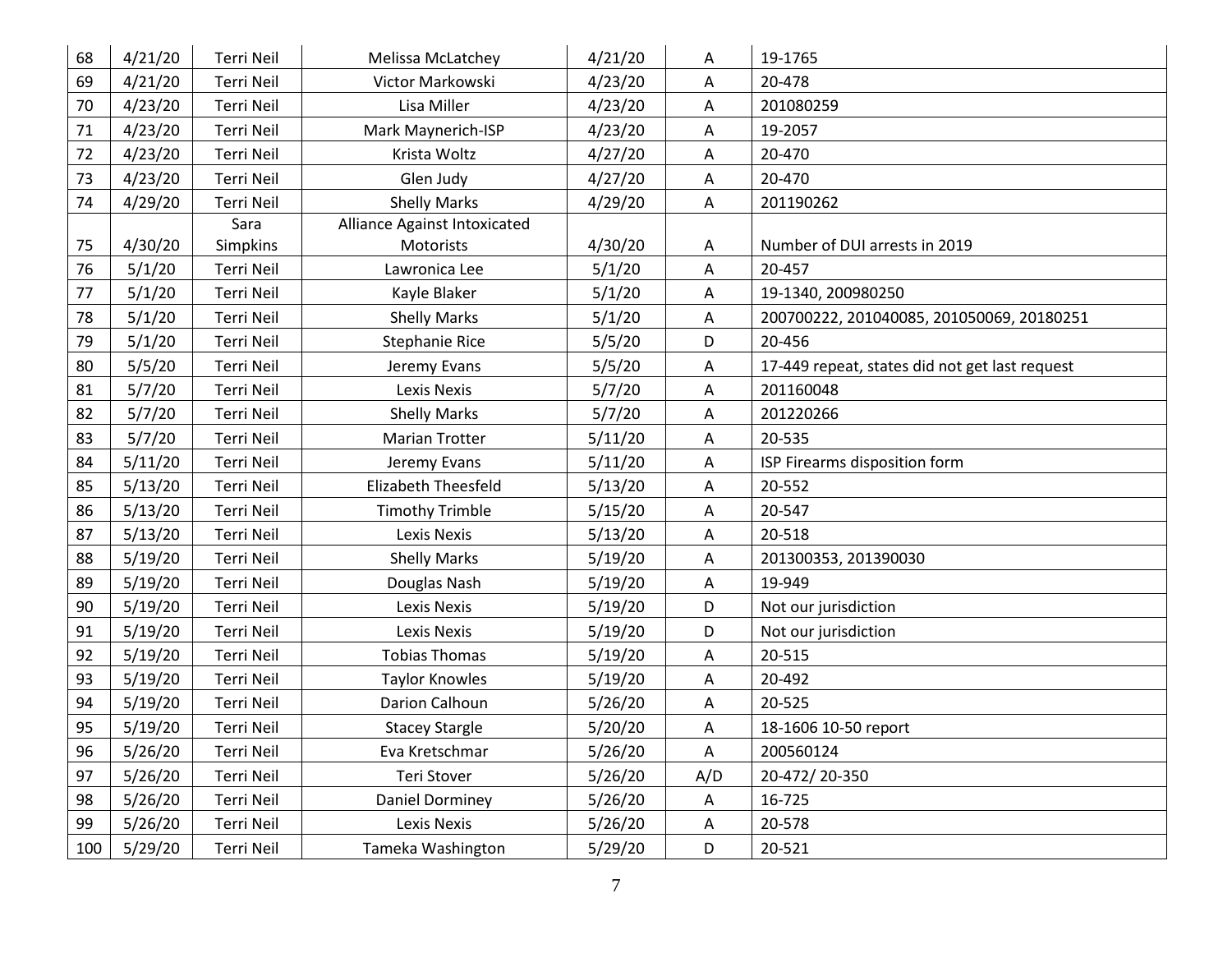| 101 | 5/29/20 | <b>Terri Neil</b>       | <b>Shelly Marks</b>           | 5/29/20  | Α                         | 20-605, 201430419                                    |
|-----|---------|-------------------------|-------------------------------|----------|---------------------------|------------------------------------------------------|
| 102 | 5/29/20 | Terri Neil              | United Equitable Insurance    | 6/2/20   | Α                         | 20-229 surveillance video                            |
| 103 | 6/4/20  | Terri Neil              | Zach Rusgrove                 | 6/4/20   | A                         | 201540362                                            |
| 104 | 6/4/20  | <b>Terri Neil</b>       | <b>Lexis Nexis</b>            | 6/4/20   | D                         | Not our jurisdiction                                 |
| 105 | 6/5/20  | Terri Neil              | Nancy Sweitzer                | 6/5/20   | Α                         | 2004100115                                           |
| 106 | 6/5/20  | Terri Neil              | Alisha Castillo               | 6/5/20   | A                         | 201450173                                            |
|     |         |                         |                               |          |                           | 20-667, 201510103, 201590225, 201600080,             |
|     |         |                         |                               |          |                           | 201600131, 201600222, 201590036, 201600050,          |
| 107 | 6/9/20  | <b>Terri Neil</b>       | Jennifer Harmon               | 6/9/20   | Α                         | 201440228                                            |
| 108 | 6/9/20  | <b>Terri Neil</b>       | <b>Lexis Nexis</b>            | 6/9/20   | A                         | 20-494                                               |
| 109 | 6/10/20 | <b>Terri Neil</b>       | Anupamkumar Patel             | 6/10/20  | Α                         | 20-638                                               |
| 110 | 6/10/20 | <b>Terri Neil</b>       | Maria de Jesus Ramos Moreno   | 6/10/20  | Α                         | 20-669                                               |
| 111 | 6/10/20 | Terri Neil              | David Wetzel                  | 6/10/20  | $\mathsf{A}$              | 20-666                                               |
|     |         |                         |                               |          |                           | 20-667, 201440228, 201590036, 201600050,             |
| 112 | 6/11/20 | <b>Terri Neil</b>       | Jennifer Harmon               | 6/11/20  | A                         | 201600131, 201600080                                 |
| 113 | 6/11/20 | Terri Neil              | Noelle Cooke                  | 6/11/20  | A                         | 20-470                                               |
|     |         | Sara                    |                               |          |                           |                                                      |
| 114 | 6/12/20 | Simpkins                | <b>Benita Carter</b>          | 6/12/20  | Α                         | 201630313                                            |
|     |         | Sara                    |                               |          |                           |                                                      |
| 115 | 6/17/20 | <b>Simpkins</b>         | JL Payan & Associates         | 6/17/20  | A                         | Completed by J Bouse                                 |
|     |         | Sara                    |                               |          |                           |                                                      |
| 116 | 6/15/20 | Simpkins                | <b>Thomas Tucker</b>          | 6/19/20  | A                         | 20-683                                               |
| 117 | 6/15/20 | Sara<br><b>Simpkins</b> | Janisha Nelson                | 6//19/20 |                           | 20-707                                               |
|     |         | <b>Terri Neil</b>       |                               |          | A                         |                                                      |
| 118 | 6/22/20 |                         | JL Payan & Associates         | 6/22/20  | $\mathsf A$               | 20-689 photos                                        |
| 119 | 6/22/20 | Terri Neil              | Shanna Miller                 | 6/22/20  | Α                         | 16-1175, 16-1072, 15-1492, 15-1006, 14-632, 14-4957  |
| 120 | 6/22/20 | Terri Neil              | Corey Lawrence                | 6/22/20  | A                         | 20-368, 20-455, 20-524, 201310129, 200660098, 20-749 |
| 121 | 6/22/20 | Terri Neil              | <b>Christine Evans</b>        | 6/22/20  | D                         | 17-449                                               |
| 122 | 6/23/20 | Terri Neil              | <b>Lexis Nexis</b>            | 6/23/20  | $\boldsymbol{\mathsf{A}}$ | 201670304                                            |
| 123 | 6/23/20 | Terri Neil              | Metropolitan Reporting Bureau | 6/23/20  | A                         | 20-470                                               |
| 124 | 6/23/20 | Terri Neil              | <b>Tiffany Lomax</b>          | 6/23/20  | Α                         | 20-734                                               |
| 125 | 6/23/20 | Terri Neil              | Rhonda Long                   | 6/23/20  | Α                         | 20-726                                               |
| 126 | 6/23/20 | Terri Neil              | <b>Anthony Williams</b>       | 6/23/20  | A                         | 20-726                                               |
| 127 | 6/24/20 | Terri Neil              | Jennifer Harmon               | 6/24/20  | Α                         | 20-679                                               |
| 128 | 6/29/20 | Terri Neil              | <b>Lexis Nexis</b>            | 6/29/20  | A                         | 20-664                                               |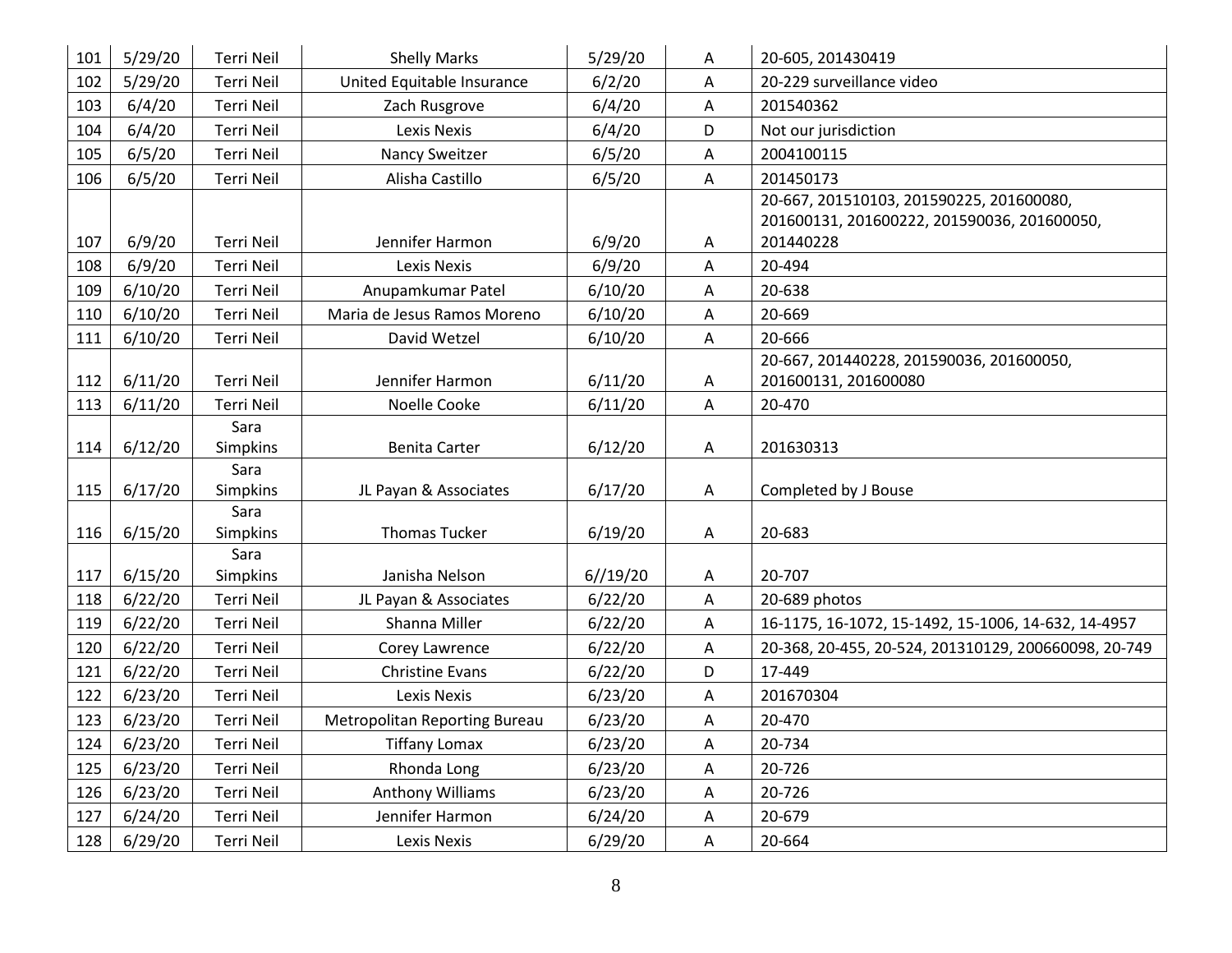| 129 | 6/29/20 | Terri Neil        | <b>Lexis Nexis</b>                  | 6/29/20 | A            | 20-678                                      |
|-----|---------|-------------------|-------------------------------------|---------|--------------|---------------------------------------------|
| 130 | 6/30/20 | <b>Terri Neil</b> | Maria Dominguez                     | 7/1/20  | Α            | 20-775                                      |
| 131 | 7/2/20  | <b>Terri Neil</b> | Erie Insurance                      | 7/2/20  | Α            | 20-782                                      |
| 132 | 7/6/20  | Terri Neil        | Stephanie Kuhns                     | 7/6/20  | A            | 201850105, 201850353                        |
| 133 | 7/6/20  | <b>Terri Neil</b> | Kayle Blaker                        | 7/6/20  | Α            | 201550270, 19-655, 19-643                   |
|     |         |                   |                                     |         |              | 190340280, 183570254, 190460149, 190620258, |
|     |         |                   |                                     |         |              | 191300113, 201010056, 201150049, 190480250, |
| 134 | 7/8/20  | <b>Terri Neil</b> | Stephanie Kuhns                     | 7/8/20  | Α            | 191720367, 191730188, 192980103, 191720100  |
| 135 | 7/8/20  |                   |                                     |         |              | 08-3084                                     |
| 136 | 7/9/20  | Terri Neil        | <b>Timothy Mack</b>                 | 7/10/20 | D            | 07-2192                                     |
| 137 | 7/9/20  | <b>Terri Neil</b> | Rebecca Lance                       | 7/14/20 | Α            | 20-835                                      |
| 138 | 7/13/20 | Terri Neil        | <b>William Sebens</b>               | 7/13/20 | Α            | 20-823                                      |
| 139 | 7/13/20 | Terri Neil        | <b>Lexis Nexis</b>                  | 7/13/20 | Α            | 20-782                                      |
| 140 | 7/13/20 | <b>Terri Neil</b> | Ferd Niemann                        | 7/13/20 | Α            | 20-774                                      |
| 141 | 7/13/20 | <b>Terri Neil</b> | Shannon Franzen                     | 7/13/20 | Α            | 20-838                                      |
| 142 | 7/17/20 | Terri Neil        | <b>Birkshire Hathaway Insurance</b> | 7/17/20 | D            | Nothing found                               |
| 143 | 7/17/20 | <b>Terri Neil</b> | Doug McMahom                        | 7/17/20 | Α            | 20-784                                      |
| 144 | 7/17/20 | <b>Terri Neil</b> | <b>Shelly Marks</b>                 | 7/20/20 | Α            | 201970303 dog bite report                   |
| 145 | 7/20/20 | Terri Neil        | Scott Lerner                        | 7/20/20 | Α            | 201850105, body cam                         |
| 146 | 7/20/20 | <b>Terri Neil</b> | <b>Lexis Nexis</b>                  | 7/20/20 | D            | Not our jurisdiction                        |
| 147 | 7/23/20 | <b>Terri Neil</b> | Jeannette Ducas                     | 7/23/20 | Α            | 201850105                                   |
| 148 | 7/23/20 | <b>Terri Neil</b> | Megan Ward                          | 7/23/20 | Α            | 201780215                                   |
| 149 | 7/27/20 | Terri Neil        | Sarah Stone                         | 7/27/20 | A            | 20-941                                      |
| 150 | 7/27/20 | Terri Neil        | Nikia Hults                         | 7/27/20 | A            | 202050314, 193450063                        |
| 151 | 7/27/20 | <b>Terri Neil</b> | <b>Lexis Nexis</b>                  | 7/27/20 | Α            | 20-833                                      |
| 152 | 7/28/20 | <b>Terri Neil</b> | Neilson Steele                      | 7/28/20 | Α            | 202070107                                   |
| 153 | 8/3/20  | <b>Terri Neil</b> | <b>Shelly Marks</b>                 | 8/3/20  | Α            | 20-952                                      |
| 154 | 8/3/20  | <b>Terri Neil</b> | <b>Elizabeth Bivens</b>             | 8/3/20  | Α            | 20-952                                      |
| 155 | 8/3/20  | Terri Neil        | Ashley Thornton                     | 8/3/20  | Α            | 20-939                                      |
| 156 | 8/3/20  | Terri Neil        | Lettie Rife                         | 8/3/20  | Α            | 201950294                                   |
| 157 | 8/3/20  | Terri Neil        | <b>Bobbie Molck</b>                 | 8/5/20  | Α            | 20-946                                      |
| 158 | 8/3/20  | Terri Neil        | Lori Wierema                        | 8/3/20  | Α            | 20-967                                      |
| 159 | 8/3/20  | <b>Terri Neil</b> | Autumn Cunningham                   | 8/3/20  | Α            | 20-779                                      |
| 160 | 8/4/20  | Terri Neil        | <b>Shelly Marks</b>                 | 8/4/20  | $\mathsf{A}$ | 202070107                                   |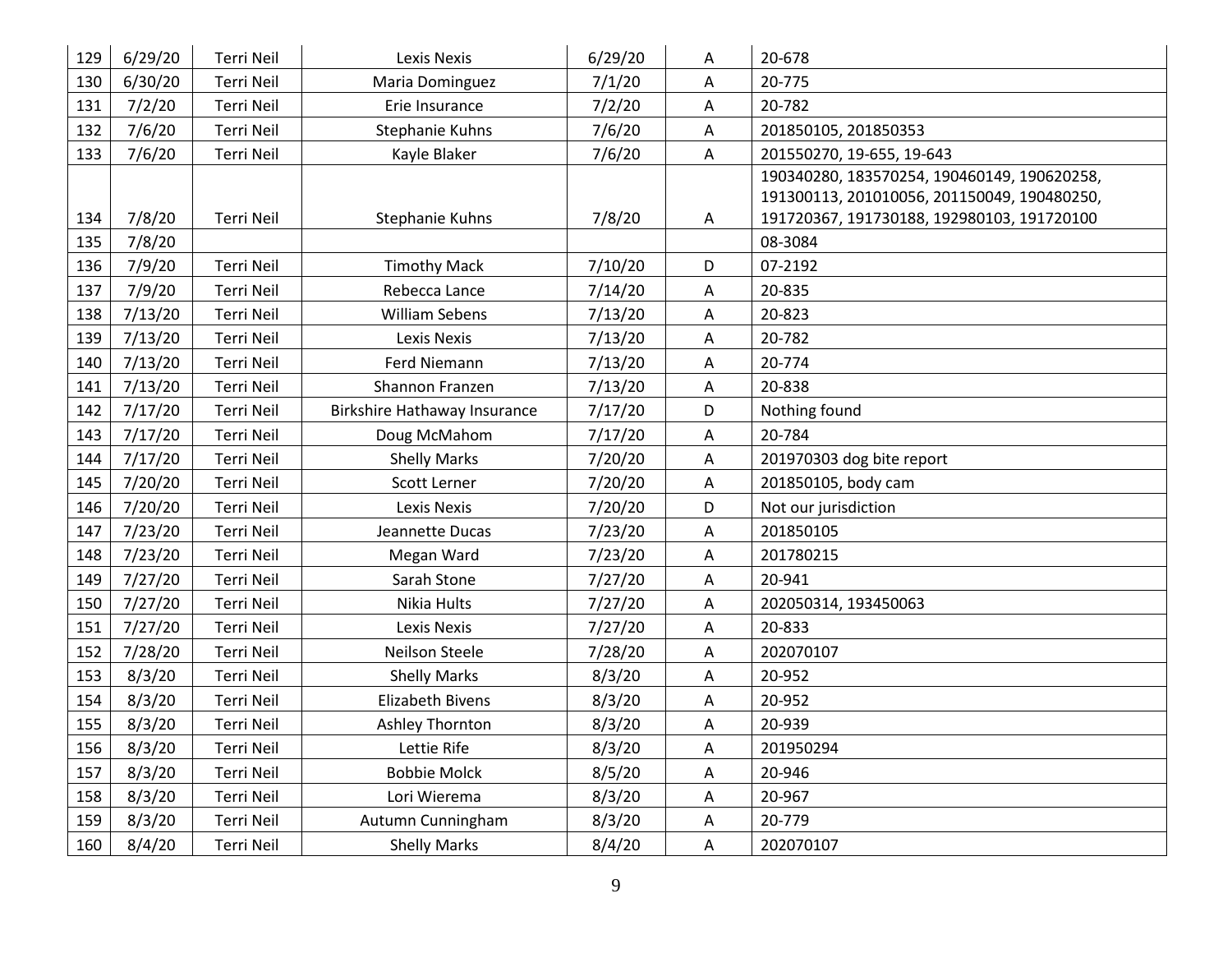| 161 | 8/5/20   | Terri Neil        | <b>Shelly Marks</b>   | 8/5/20  | Α            | 202100200                                           |
|-----|----------|-------------------|-----------------------|---------|--------------|-----------------------------------------------------|
| 162 | 8/6/20   | Terri Neil        | <b>Kelly Correll</b>  | 8/6/20  | A            | 201910335                                           |
| 163 | 8/6/20   | Terri Neil        | Jarrett Cohoon        | 8/6/20  | Α            | 20-930                                              |
| 164 | 8/6/20   | <b>Terri Neil</b> | <b>Kenneth Harris</b> | 8/7/20  | Α            | 20-1002                                             |
| 165 | 8/7/20   | Terri Neil        | Jason Johnson         | 8/7/20  | Α            | 20-814                                              |
| 166 | 8/10/20  | Terri Neil        | <b>Shelly Marks</b>   | 8/10/20 | D            | 20-1025                                             |
| 167 | 8/12/20  | Terri Neil        | Constance Rdzak       | 8/12/20 | А            | 20-941                                              |
| 168 | 8/13/20  | Terri Neil        | <b>Shelly Marks</b>   | 8/13/20 | Α            | 20-1055                                             |
| 169 | 8/14/20  | <b>Terri Neil</b> | <b>April Vance</b>    | 8/14/20 | A            | 20-1036                                             |
| 170 | 8/14/20  | <b>Terri Neil</b> | Tim Odom              | 8/17/20 | Α            | 202240397                                           |
| 171 | 8/17/20  | Terri Neil        | Roberto Antoino       | 8/17/20 | Α            | 20-1053                                             |
| 172 | 8/17/20  | Terri Neil        | Jasmine Simmons       | 8/17/20 | Α            | 20-1055                                             |
| 173 | 8/17/250 | Terri Neil        | <b>Shelly Marks</b>   | 8/17/20 | Α            | 202300003                                           |
| 174 | 8/18/20  | Terri Neil        | Cody Zoller           | 8/18/20 | A            | 20-1025                                             |
| 175 | 8/18/20  | Terri Neil        | <b>Lexis Nexis</b>    | 8/18/20 | Α            | 20-976                                              |
| 176 | 8/19/20  | <b>Terri Neil</b> | Deirdre Walton        | 8/25/20 | Α            | 20-1086                                             |
| 177 | 8/20/20  | Terri Neil        | Kevin Lefever         | 8/24/20 | A/D          | 17-885, 17-900/17-1045                              |
| 178 | 8/20/20  | Terri Neil        | <b>Lexis Nexis</b>    | 8/20/20 | D            | No report found                                     |
| 179 | 8/24/20  | Terri Neil        | <b>Shelly Marks</b>   | 8/24/20 | A            | 202340223                                           |
| 180 | 8/24/20  | Terri Neil        | Maria Freeman         | 8/24/20 | Α            | 20-746                                              |
| 181 | 8/25/20  | Terri Neil        | Wendolyn Bragg        | 8/25/20 | A            | 01-4022                                             |
| 182 | 8/25/20  | Terri Neil        | <b>Edward Brown</b>   | 8/25/20 | Α            | 08-8561, 10-6849, 11-2050, 13-8098, 13-8941, 15-410 |
| 183 | 8/25/20  | Terri Neil        | <b>Marion Trotter</b> | 8/25/20 | Α            | 20-1082                                             |
| 184 | 8/27/20  | <b>Terri Neil</b> | <b>Shelly Marks</b>   | 8/27/20 | Α            | 202370445, 202380450                                |
| 185 | 8/31/20  | Terri Neil        | Lori Wierema          | 8/31/20 | Α            | 20-1132                                             |
| 186 | 9/2/20   | Terri Neil        | <b>Austin Lemley</b>  | 9/2/20  | A            | 15-999                                              |
| 187 | 9/4/20   | Terri Neil        | <b>Nallely Cuevas</b> |         | Α            | 20-1173                                             |
| 188 | 9/4/20   | Terri Neil        | Dave Hinton           | 9/4/20  | Α            | 202240397, 202430369                                |
| 189 | 9/14/20  | Terri Neil        | <b>Tiffany Smith</b>  | 9/14/20 | Α            | 20-1236                                             |
| 190 | 9/14/20  | Terri Neil        | Cynthia Rouse         | 9/15/20 | $\mathsf{A}$ | 20-1256                                             |
| 191 | 9/14/20  | Terri Neil        | <b>Bill Scott</b>     | 9/14/20 | A            | 20-1251                                             |
| 192 | 9/14/20  | Terri Neil        | <b>Shelly Marks</b>   | 9/14/20 | A            | 202550159                                           |
| 193 | 9/14/20  | Terri Neil        | Jolene Pacunas        | 9/15/20 | A            | 20-1240                                             |
| 194 | 9/15/20  | Terri Neil        | Angelica Hernandez    | 9/15/20 | $\mathsf{A}$ | 08-8444, 08-10885                                   |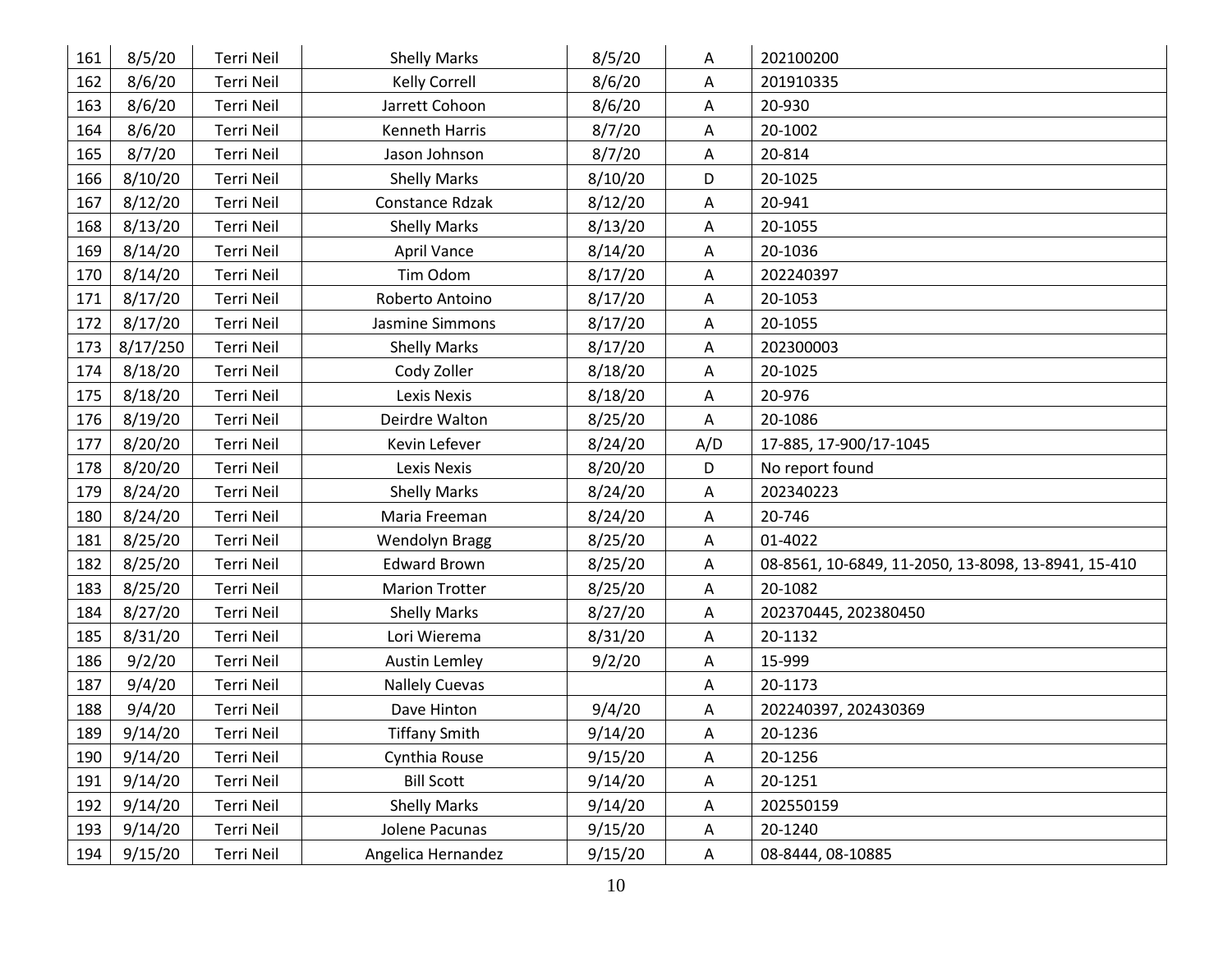| 195 | 9/17/20  | Terri Neil        | Ashley Thornton                    | 9/17/20  | Α           | 20-1233, 20-1289                               |
|-----|----------|-------------------|------------------------------------|----------|-------------|------------------------------------------------|
| 196 | 9/17/20  | Terri Neil        | <b>Tammy Williams</b>              | 9/17/20  | Α           | 20-1231, 20-1232, 20-111, 20-114               |
| 197 | 9/21/20  | Terri Neil        | Spiros Law                         | 9/21/20  | A           | 20-1168, email 10/20/20 2nd copy               |
| 198 | 9/23/20  | Terri Neil        | Shane Stark                        | 9/24/20  | Α           | 202600408                                      |
| 199 | 9/23/20  | <b>Terri Neil</b> | Jennifa Dix                        | 9/24/20  | A           | 20-1314                                        |
| 200 | 9/23/20  | <b>Terri Neil</b> | Darius Bray                        | 9/24/20  | $\mathsf A$ | 20-1305                                        |
| 201 | 9/23/20  | Terri Neil        | Laura King                         | 9/24/20  | Α           | 191570201, 192540280                           |
| 202 | 9/24/20  | Terri Neil        | Samuel Gedge Institute for Justice | 9/24/20  | $\mathsf A$ | Crime Free Notices 924 file                    |
| 203 | 9/25/20  | Terri Neil        | <b>Lexis Nexis</b>                 | 9/25/20  | Α           | 20-1283                                        |
| 204 | 9/29/20  | Terri Neil        | Daviana Artis                      | 10/5/20  | Α           | 20-1308                                        |
| 205 | 9/30/20  | Terri Neil        | <b>Shane Stark</b>                 | 9/30/20  | Α           | 202680300                                      |
| 206 | 9/30/20  | Terri Neil        | <b>Brad McDermott</b>              | 9/30/20  | A           | 20-1361                                        |
| 207 | 10/5/20  | Terri Neil        | <b>Shelly Marks</b>                | 10/5/20  | A           | 20-1362                                        |
| 208 | 10/7/20  | <b>Terri Neil</b> | Leann Kaufman                      | 10/12/20 | Α           | 20-1398                                        |
| 209 | 10/7/20  | <b>Terri Neil</b> | <b>Courtney Scott</b>              | 10/8/20  | A           | 20-1409                                        |
| 210 | 10/8/20  | Terri Neil        | <b>Shelly Marks</b>                | 10/8/20  | Α           | 202800391                                      |
| 211 | 10/8/20  | <b>Terri Neil</b> | Robert Jean                        | 10/12/20 | A           | 20-1414                                        |
|     |          | Sara              |                                    |          |             |                                                |
| 212 | 10/9/20  | Simpkins          | <b>Austin Stewart</b>              | 10/9/20  | Α           | 202750447                                      |
| 213 | 10/9/20  | Terri Neil        | Lexis Nexis                        | 10/9/20  | Α           | 20-1189                                        |
| 214 | 10/9/20  | Terri Neil        | Maria McDade                       | 10/12/20 | Α           | 20-1427                                        |
| 215 | 10/14/20 | Terri Neil        | <b>Brad McDermott</b>              | 10/14/20 | A           | 20-1419                                        |
| 216 | 10/15/20 | Terri Neil        | Lexis Nexis                        | 10/15/20 | Α           | 202800220                                      |
|     |          |                   |                                    |          |             | 20-903, 20-320, 19-1824, 191890077, 200890005, |
| 217 | 10/15/20 | Terri Neil        | Jamie Riley                        | 10/21/20 | A           | 191090096                                      |
| 218 | 10/19/20 | Terri Neil        | Lexis Nexis                        | 10/19/20 | A           | 20-1361                                        |
| 219 | 10/20/20 | Terri Neil        | Paul Wilson                        | 10/21/20 | Α           | 20-1068                                        |
| 220 | 10/21/20 | <b>Terri Neil</b> | <b>Shelly Marks</b>                | 10/27/20 | Α           | 20-1494                                        |
| 221 | 10/27/20 | Terri Neil        | Fernando Rivera-Rojas              | 10/27/20 | A           | 18-613                                         |
| 222 | 10/27/20 | Terri Neil        | Lexis Nexis                        | 10/27/20 | Α           | 20-1495, emailed                               |
| 223 | 10/27/20 | Terri Neil        | <b>Dustin Coffey</b>               | 10/27/20 | Α           | 20-1505                                        |
| 224 | 10/28/20 | Terri Neil        | Terri Garside                      | 10/28/20 | A/D         | 20-1241, 20-1450                               |
| 225 | 10/28/20 | Terri Neil        | <b>Monica Flores</b>               | 10/29/20 | $\mathsf A$ | 19-736, 19-1000                                |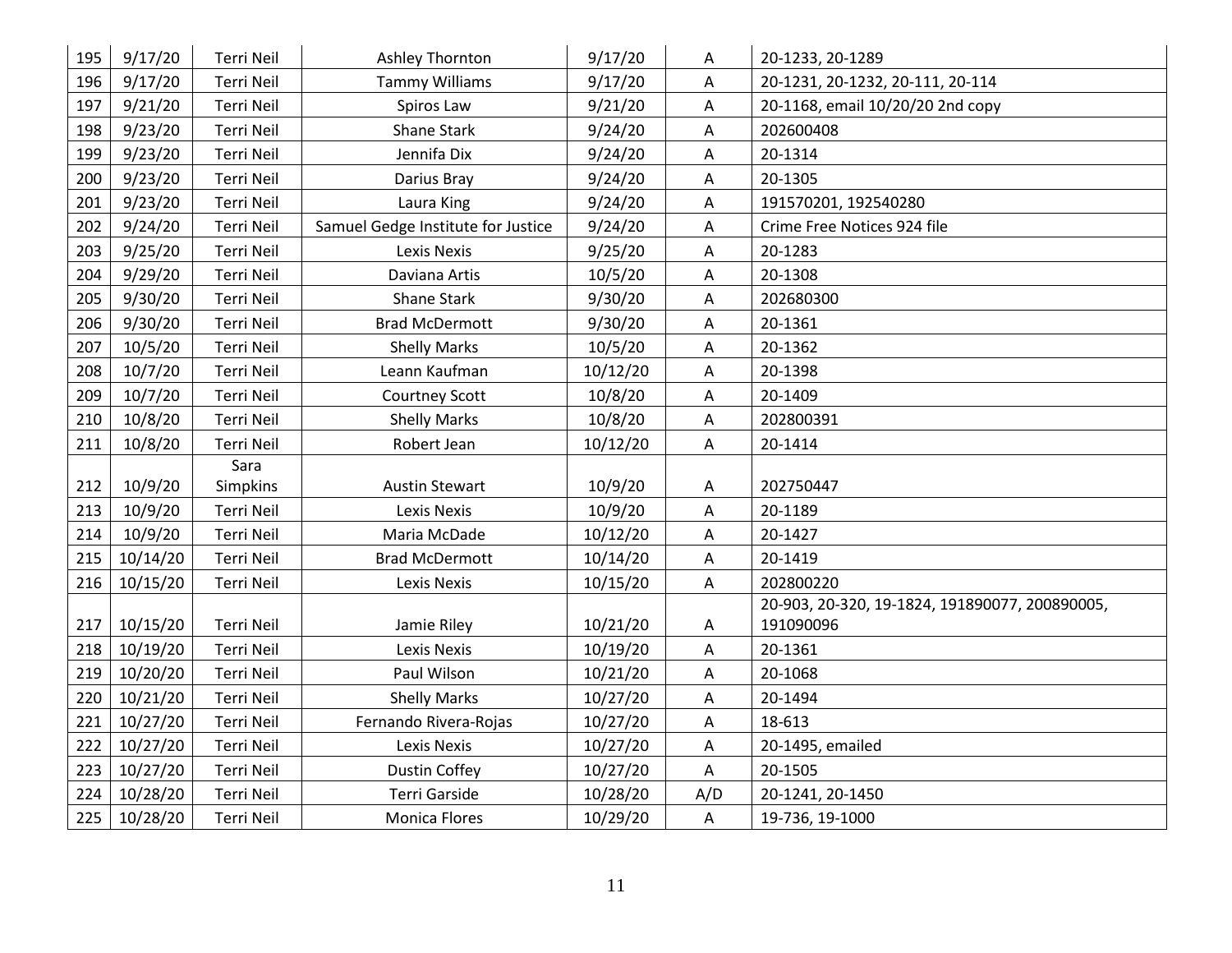|     |          |                   |                                      |          |   | 20-667, 20-679, 201590225, 201590225, 201600080,         |
|-----|----------|-------------------|--------------------------------------|----------|---|----------------------------------------------------------|
| 226 | 10/28/20 | Terri Neil        | Charles Harmon                       | 10/29/20 | A | 201600131, 202200169, 201590036, 201600050,<br>201440228 |
| 227 | 10/28/20 | <b>Terri Neil</b> | Erin Durbin                          | 10/29/20 | Α | 20-894                                                   |
| 228 | 10/28/20 | <b>Terri Neil</b> | Allstate Insurance                   | 10/30/20 | Α | 20-1537                                                  |
| 229 | 10/30/20 | Terri Neil        | Zachary Rittenhouse                  | 10/30/20 | Α | 203000402                                                |
| 230 | 11/2/20  | Terri Neil        | Lexis Nexis                          | 11/2/20  | A | 20-1495                                                  |
| 231 | 11/4/20  | Terri Neil        | Carole Bazzell                       | 11/4/20  | Α | 203000402                                                |
|     |          |                   |                                      |          |   | 20-665, 20-673, 20-1041, 20-1338, 201950238,             |
| 232 | 11/6/20  | Terri Neil        | Deonte Robinson                      | 11/9/20  | Α | 202730199                                                |
|     |          |                   |                                      |          |   | 20-665, 20-673, 20-1041, 10-1338, 20-957, 201950238,     |
| 233 | 11/6/20  | Terri Neil        | Darrien Randle                       | 11/9/20  | A | 202730199                                                |
| 234 | 11/6/20  | <b>Terri Neil</b> | Kim Kaiser                           | 11/6/20  | A | 20-1550                                                  |
| 235 | 11/9/20  | Terri Neil        | Lexis Nexis                          | 11/9/20  | Α | 20-1190                                                  |
| 236 | 11/9/20  | Terri Neil        | Maksuda Hussain                      | 11/9/20  | A | 200580153                                                |
| 237 | 11/12/20 | <b>Terri Neil</b> | Lexis Nexis                          | 11/12/20 | Α | 20-1459                                                  |
| 238 | 11/12/20 | Terri Neil        | Leann Bisch                          | 11/12/20 | Α | 203150162                                                |
|     |          |                   |                                      |          |   | 20-320, 20-903, 19-1824, 203010215, 202200276,           |
| 239 | 11/12/20 | Terri Neil        | Calep Shelby                         | 11/13/20 | A | 191600144, 191890077, 200890005, 191090096               |
| 240 | 11/13/20 | <b>Terri Neil</b> | <b>Metropolitan Reporting Bureau</b> | 11/13/20 | Α | 20-1538                                                  |
| 241 | 11/13/20 | <b>Terri Neil</b> | Andrew Strong                        | 11/13/20 | Α | 20-919                                                   |
| 242 | 11/16/20 | Terri Neil        | <b>Brandy Ashby</b>                  | 11/23/20 | A | 20-1586                                                  |
| 243 | 11/18/20 | Terri Neil        | Mitchell Wilson                      | 11/18/20 | Α | 20-1247                                                  |
| 244 | 11/20/20 | Terri Neil        | Pedro Ascencio                       | 11/23/20 | Α | 19-705                                                   |
| 245 | 11/24/20 | <b>Terri Neil</b> | Lexis Nexis                          | 11/24/20 | Α | 20-1574                                                  |
| 246 | 11/24/20 | <b>Terri Neil</b> | Lexis Nexis                          | 11/24/20 | A | 20-1495 BCV                                              |
| 247 | 11/24/20 | Terri Neil        | Laotis Buckley                       | 11/24/20 | A | 202840126, 202870289                                     |
| 248 | 11/30/20 | Terri Neil        | Josh Flanigan                        | 11/30/20 | Α | 172780408                                                |
| 249 | 11/30/20 | Terri Neil        | <b>Texas Life Sally Barnett</b>      | 11/30/20 | A | 20-1068                                                  |
| 250 | 12/1/20  | Terri Neil        | Luella Busboom                       | 12/1/20  | Α | 20-1663                                                  |
| 251 | 12/2/20  | Terri Neil        | <b>Baku Patel</b>                    | 12/2/20  | Α | 20-1631                                                  |
| 252 | 12/7/20  | Terri Neil        | <b>Baku Patel</b>                    | 12/7/20  | D | No report found                                          |
| 253 | 12/9/20  | Terri Neil        | Andrew Strong                        | 12/9/20  | Α | 20-919 reprint                                           |
| 254 | 12/9/20  | Terri Neil        | Debra Turner                         | 12/9/20  | Α | 20-1684, 20-1697                                         |
| 255 | 12/9/20  | Terri Neil        | Margarito Garcia-Hernandez           | 12/9/20  | Α | 20-1712                                                  |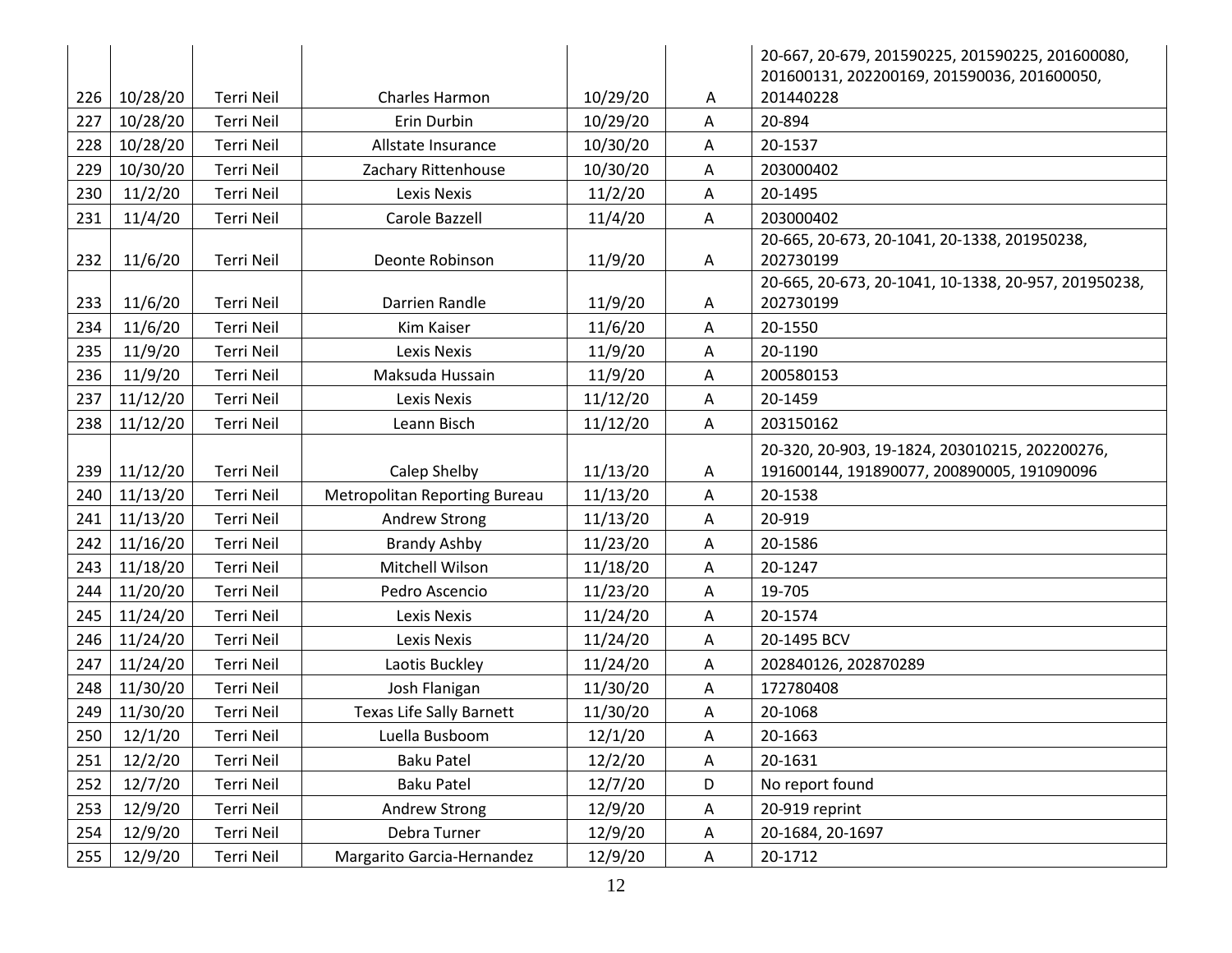| 256 | 12/10/20 | Terri Neil | <b>Nallely Cuevas</b>     | 12/11/20 | A   | 20-1699, 20-1711         |
|-----|----------|------------|---------------------------|----------|-----|--------------------------|
| 257 | 12/11/20 | Terri Neil | Leann Kaufman             | 12/11/20 | D   | 20-1679 Juv report       |
| 258 | 12/11/20 | Terri Neil | AG Office                 | 12/14/20 | A   | 19-1947                  |
| 259 | 12/14/20 | Terri Neil | Lexis Nexis               | 12/14/20 | A   | 20-1609                  |
| 260 | 12/14/20 | Terri Neil | Lexis Nexis               | 12/14/20 | A   | 20-1640                  |
| 261 | 12/14/20 | Terri Neil | Lettie Rife               | 12/17/20 | D/A | 20-1604, mailed 12/22/20 |
| 262 | 12/17/20 | Terri Neil | Tim Duffin                | 12/17/20 | D   | 20-1764                  |
| 263 | 12/17/20 | Terri Neil | Frederick & Hagle         | 12/17/20 | A   | 20-1609                  |
| 264 | 12/17/20 | Terri Neil | J Mittler Geico insurance | 12/22/20 | A   | 20-1749                  |
| 265 | 12/21/20 | Terri Neil | Shawna Butler             | 12/22/20 | A   | 202870066, 202830421     |
| 266 | 12/22/20 | Terri Neil | Miranda Soucie Spiros Law | 12/22/20 | A   | 18-697 10-50 report      |
| 267 | 12/29/20 | Terri Neil | Lexis Nexis               | 12/29/20 | A   | 20-1655                  |
| 268 | 12/29/20 | Terri Neil | Lexis Nexis               | 12/29/20 | A   | 20-1631                  |
| 269 | 12/29/20 | Terri Neil | Joseph Mathews            | 12/29/20 | A   | 20-1810                  |
| 270 | 12/30/20 | Terri Neil | Maria Judd                | 12/30/20 | D   | 13-10718                 |
| 271 | 12/31/20 | Terri Neil | Artemisa Rosiles          | 12/31/20 | A   | 20-1794                  |
| 272 | 12/31/20 | Terri Neil | Joan Mary Pagan Irizarry  | 1/4/21   | A   | 20-1807                  |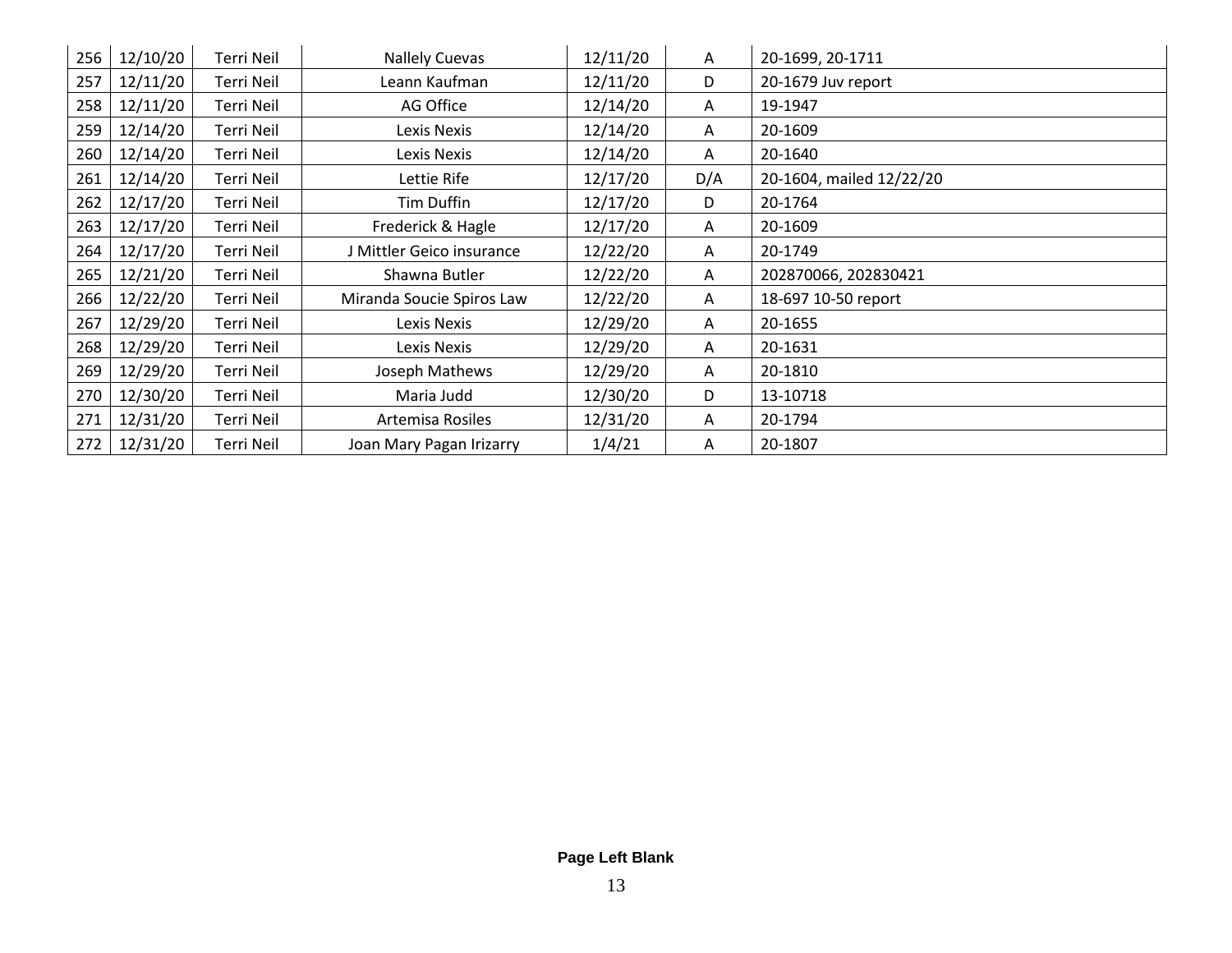#### **ACKNOWLEDGEMENTS**

Many of the employees and officials of the Village of Rantoul have contributed to the Village's successful compliance with the Freedom of Information Act through their efforts in researching information, compiling data, and preparing reports for timely responses to citizen requests. Without their cooperation and assistance, meeting our legal obligations and philosophical commitment to public access would have been a difficult, if not impossible, task. For these efforts, the Village Clerk's office wishes to gratefully acknowledge the following employees for 2009:

Justin Bouse, *Deputy FOI Officer – Police* Pat Chamberlin, *Finance* Scott Eisenhauer, *Administration* Janet Gray, Deputy FOI Officer - *Administration* Greg Hazel, *Public Works* Christopher Huston, *Information Technology* Valerie Laney, *Rental Inspection* Scot Morgan, *Building Safety* Terri Neil, *Deputy FOI Officer - Police* Jolene Pacunus*, Public Works* Charlie Smith, Code Enforcement Angie Schultz, *Accounting* Ken Turner, *Community Development* Ken Waters, *Fire*